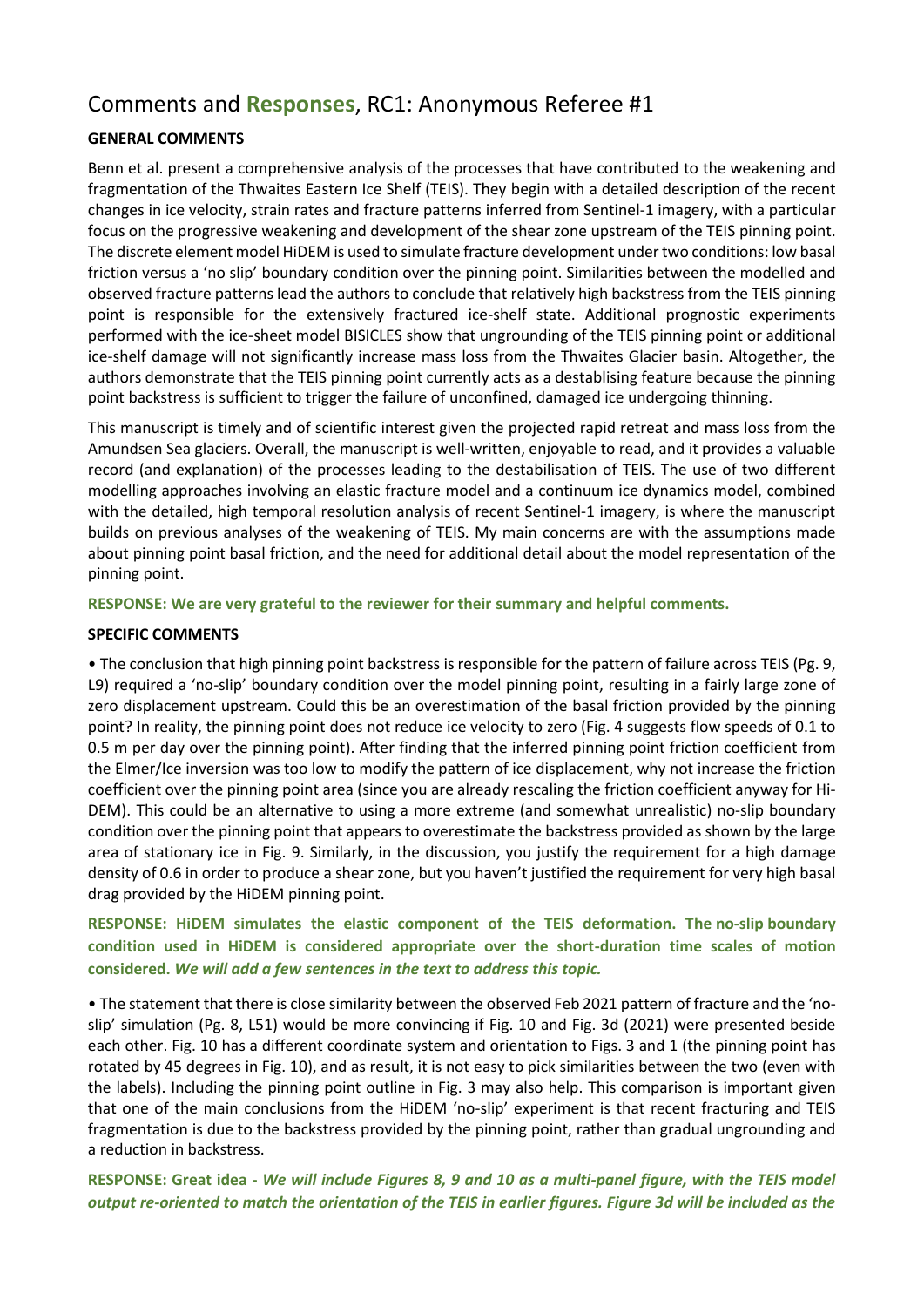## *fourth panel and the labelling that was originally included on Figure 3d will be removed. We will also include the pinning point outline in Figure 3.*

• Pg. 2, L73: The citations provided are not examples of ice shelf disintegration occurring in response to loss of contact with pinning points.

**RESPONSE: There are no citations in L73. The citations on L72 are in support of a different mechanism for ice shelf disintegration (melt and ponding) and this passage is simply setting the scene.**

• Pg. 2, L86: I don't think it is correct to say that TEIS crossed a threshold from stable to unstable within the last 5 years when there is much evidence to suggest that TEIS was undergoing gradual change prior to 2016. This also depends on whether you define an unstable ice shelf state as undergoing irreversible change, or by some other definition.

**RESPONSE: We stand by the language used. In Figure 5 we present profiles of velocity that show a distinct transition from a largely intact to a fully broken shear margin. Figure 6 shows the velocity response of crossing this threshold, which occurs in early 2020. More recent data (which we will update Figure 6 with) show further acceleration of the eastern part of the shelf.** *Nevertheless, we will carefully review our use of the term 'threshold' in response to this comment.*

• Pg. 4, L57: You mention that the DEM doesn't include recent data from Wild et al. (2021) on the TEIS pinning point, but it would be useful to provide more information on how the pinning point is actually represented in the model geometry. Does the model pinning point consist of two separate pinning points or one broader grounded region? (You have to zoom quite far in to Fig. 11 to see this). What is the model pinning point height above flotation and is it comparable to the different height above flotation calculations for the same pinning point by Wild et al. (2021)? What is the difference between the modelled and observed ice velocity over the pinning point? Since BISICLES simulations are conducted to show that removal of the pinning point will have no influence on ice loss, you should demonstrate that care has been taken ensure the accurate representation of both model pinning point morphology, and flow resistance provided by the pinning point.

**RESPONSE: As in reality, the model pinning region consists of two separate pinning points. The height above floatation at the pinning point is ~ 20 m with a small local maximum of 31 m. These values are comparable to those shown by Wild et al. (2021) and any differences are negligible considering the 40 m particle size used in our HiDEM simulations. The surface velocity following inversion is in agreement with observed velocities over the grounded region (~150 m a-1 or less).** *We will update the text at this point in the paper to include these points so as to satisfy readers similarly interested in the details.*

• Pg. 4, L60: What was the time period required to relax the model, and did the model relaxation change the geometry near the TEIS pinning point? Is the model pinning point area and height above flotation still representative of the real world pinning point after relaxation?

**RESPONSE: The domain was relaxed for a short period of 2.5 days, over which minimal change occurred to the TEIS geometry over the pinning point. The extent of the pinned ice, obtained from BedMachine (v2020), was unchanged over the relaxation period. The surface height over the pinned ice changed between 0 and 2 m, with a small number of locations in the distal region of the TEIS were modified by up to 4 m. The minimal surface height change over the pinning point during relaxation, and the domain's similarity to that shown in Wild et al. (2021), means that the TEIS domain is representative of the realworld pinning point.** *To address this comment, we will provide more information on the model relaxation and limited change to model geometry in the text.*

• Pg. 5, L9&15: At this stage of the paper, it isn't clear whether you are referring to the shear zone immediately upstream of the pinning point, or the shear margin between TEIS and TWIT. The TEIS shear zone is introduced in the following section.

**RESPONSE: We were referring to the shear margin between TEIS and the pinning point.** *This will be clarified in the text.*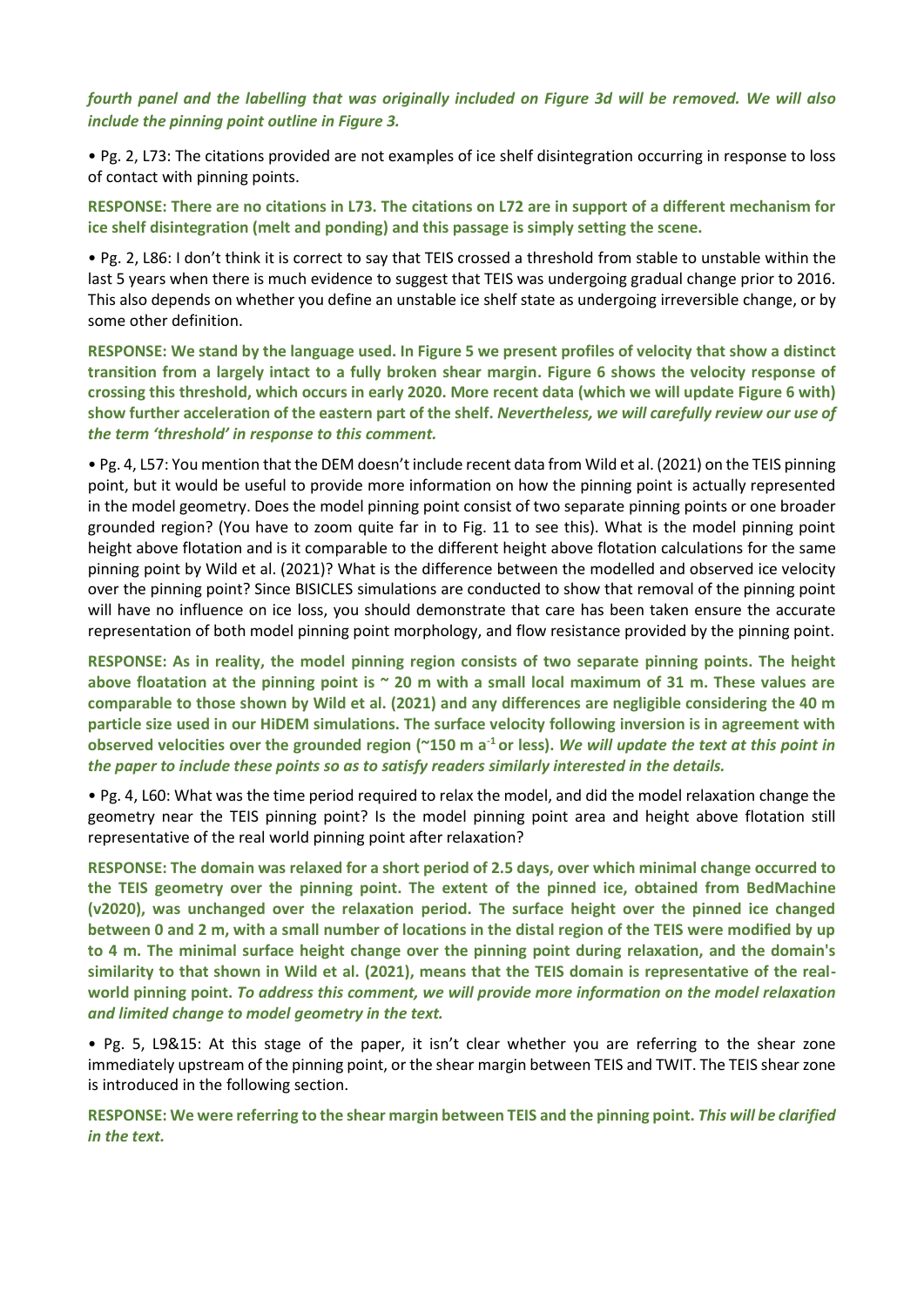• Pg. 5, L15: How large is the area where the ice thickness is set to zero to simulate unpinning? This could also be indicated in a figure.

**RESPONSE: We set thickness to zero over an area of floating ice surrounding the pinning point.** *We will add a figure showing the region in question.*

• Pg. 5, L97-98: Did you vary the pinning point friction, or remove the pinning point entirely?

**RESPONSE: 'pinning point friction' was not the best choice of words here; we meant something like 'the buttressing imposed on the ice shelf by the pinning point', but this is covered by the two previous items (damage, ice thickness). To clarify, w***e will remove 'and pinning point friction' to make this sentence clear. However, the overall evolution of friction across the region is important and we have carried out additional simulations to quantify that, which will be included in improved figures.*

• Pg. 5, L98: Why did you choose not to relax the model before each simulation?

**RESPONSE: There is in fact a brief relaxation which is integrated with the optimization for friction and damage coefficients.** *We will clarify this in the text.*

• Pg. 5, L99: How did the friction coefficient pattern evolve during each forward experiment in comparison to the 2016 basal friction? Did the friction coefficient over the pinning point also evolve in Experiments 00, E0 and ER?

**RESPONSE: The friction coefficient does not evolve, but the friction does. The basal friction in all forward**  runs is given by a simple rule that depends on two parameters, a field  $\beta(x, y)$  (the basal friction coefficient), which is estimated in the optimization process, and a regularization speed,  $u_0$ . We will clarify *this in the text.*

• Pg. 8, L87: Fig. 13 shows that the discharge of ice above flotation, V, decreases by approximately 30% by 2100 in each BISICLES simulation. This is not intuitive and the reasons for this decrease deserve some further discussion.

**RESPONSE: Both reviewers commented on this. It occurs because our experiments simulate the reduction of the pinning point influence while the rest of the ice shelf remains close to present day conditions. The result is an initial acceleration followed by a gradual deceleration as the systems tends to a new equilibrium dependent on (for example) the buttressing provided by the ice shelf in the region of the present day grounding line. This is distinct from typical TG simulations (e.g. Hongju et al. (2018) as one reviewer mentions) that apply a melt rate sufficient to ablate the ice shelf substantially and prevent substantial future ice shelf formation.** *To allow the reader to relate our results to typical simulations, we have carried out additional simulations, with a melt rate taken from Hongju et al. (2018). In these simulations we see that same sort of results as Hongju et al. (2018), i.e. sustained mass loss at rates at and above the present day, with some variation between them due to the unpinning. These additional simulations will be explained and presented.*

• Pg. 8, L96: It's not clear where this region of reduced traction is in Fig. 11.

**RESPONSE:** *We will improve Fig. 11 to make this clearer.*

• Fig 12: Is there a reason why you chose to use year 2032 to compare to year 2016? 16 years doesn't seem a sufficient amount of time to allow a model to adjust to a perturbation such as unpinning or an increase in damage. Do the speed changes shown Fig. 12 persist after the year 2032 or is there a further change in speeds as the model readjusts to a new steady state?

**RESPONSE: The ice flow reacts immediately to some perturbations (e.g. the unpinning of U0) and over a longer period to others (e.g. the increased flow results in the shelf thinning and in turn some loss of buttressing upstream). The year 2032 was chosen to represent a medium term response, because it shows some key differences (e.g. that most simulations have not slowed in the same way as the control (00)). To address the reviewer's concerns, w***e will add the results for some more years to an appendix.*

• Fig 13: Why does the line for experiment UR end at 2050, experiment E0 end at 2070, and experiment ER end at year 2120 if you ran each simulation until 2100 as stated in the method? As shown, the figure doesn't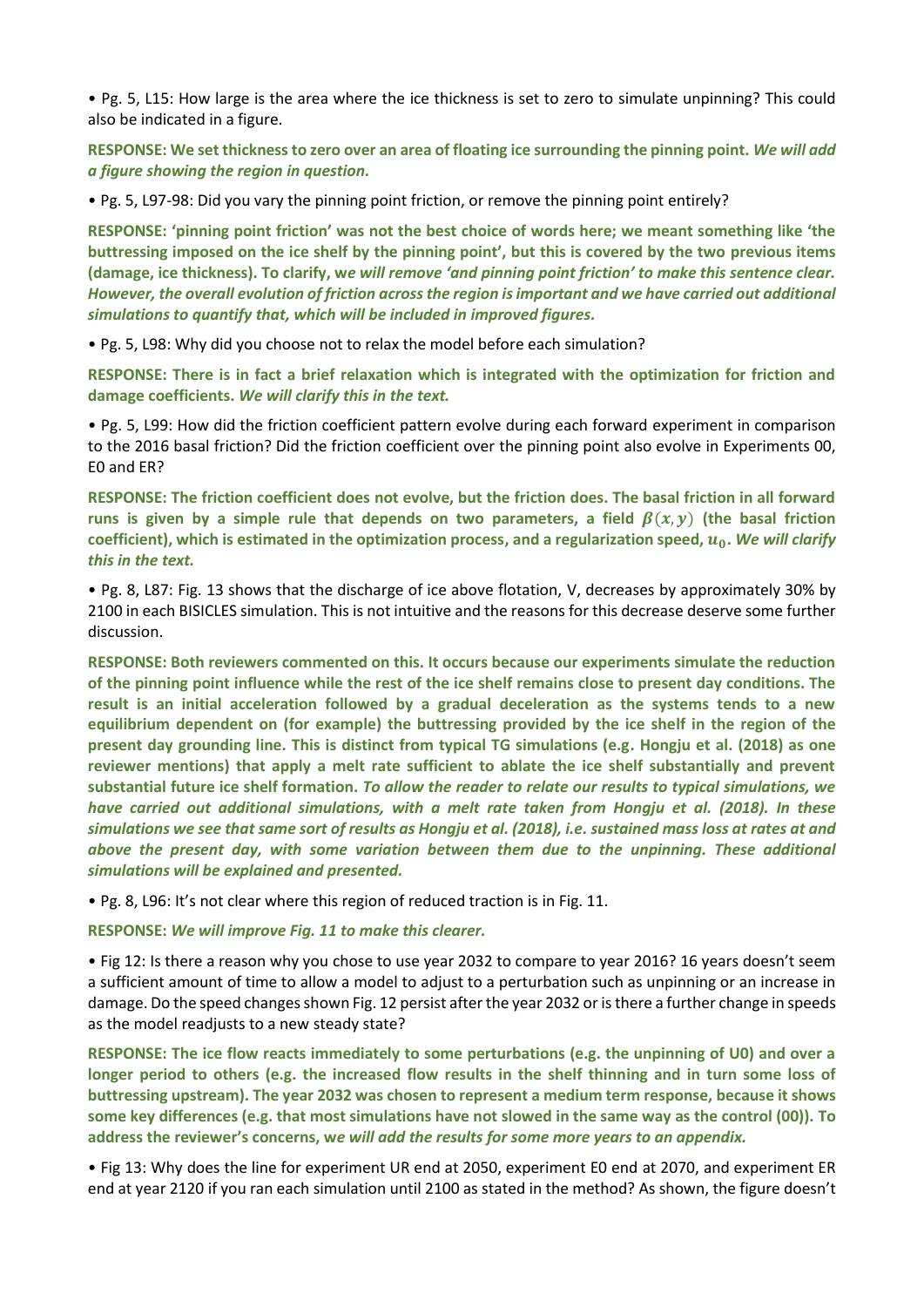support the claim that all of the experiments show the same long-term trend if the change in V until 2100 isn't shown for each of the four simulations.

**RESPONSE: This was an omission on our part. Since most of the simulations showed the same behaviour, we did not run all to 2100.** *We have now run all of them to 2116 (i.e., for 100 years) and include the updated result in the figures.*

• Pg. 9, L10: Why not modify the model seafloor topography by +200 m in order to achieve a more accurate height above flotation at the pinning point location? The BISICLES simulations demonstrate that unpinning will have very little impact on ice discharge from Thwaites Glacier, but if the bathymetry is too deep, is it possible that you are underestimating the flow-resisting effect of the pinning point?

**RESPONSE: We mention above that the height above floatation is entirely reasonable when compared to Wild et al.. However, some small local differences between our bed and the seafloor topography used by Wild et al. may still exist. Furthermore, we note for the BISICLES simulations that height above flotation at the pinning point is not as important as it might seem. What matters (to our model, where basal friction does not depend on thickness above flotation) is that the model velocity and velocity gradients surrounding the pinning point are correct. This ensures that the stress imposed in the rest of the shelf is correct, at least initially. This can be achieved (by optimizing the damage around the pinning point and the basal traction upon it) providing that the grounded region has a suitable extent. Cornford et al. (2015) did have to raise the bathymetry, but that was because the BedMap2 bedrock elevation in the region was too deep to provide any grounded region at all.** *We will update the text to clarify these points.*

• Pg. 11, L41: Neither of these studies implicate unpinning as a mechanism of ice shelf collapse.

**RESPONSE:** *We will insert an alternative reference to substantiate this point.*

#### **TECHNICAL CORRECTIONS**

• Pg. 3, L6: Provide the resolution of the other three velocity products, similar to the Sentinel-1 description.

**RESPONSE:** *Will be done*

 $\bullet$  Pg. 2, L16: BedMap2 = Bedmap2

#### **RESPONSE:** *Will be done*

• Pg. 3, L26: Begin the paragraph with: "HiDEM is a brittle-elastic fracture model that can be used to simulate. . . " And then continue with the explanation of how ice is represented as arrays of particles.

**RESPONSE:** *We will edit this line to include the reviewer's suggested introduction to HiDEM.*

• Add north arrows to Figs. 2 and 3. In the text you refer to the regions southwest and northeast of the pinning point.

**RESPONSE:** *Figure 1 provides the geographical context and Figure 2 already includes north arrows.*

• The manuscript has two subsections entitled 'Modelling'. The paper would be easier to follow if you changed the first to 'Model experiments' or the second to 'Model results'

**RESPONSE:** *We will differentiate the two modelling sections by renaming the first to "Model experiments" and the second to "Model results", both naming suggestions coming from the reviewer.*

• Figs. 2, 4, 7. The resolution is too poor and the text size too small to read the text by the colourbar. Alternatively, use one larger colourbar corresponding to all of the subplots.

#### **RESPONSE:** *Will be done*

• Fig. 4. The legend says shear strain rate, but the unit suggests strain.

**RESPONSE:** *The values are strain rate and the units will be corrected.*

• Fig. 6. Do the different dot sizes represent the velocity error or something else?